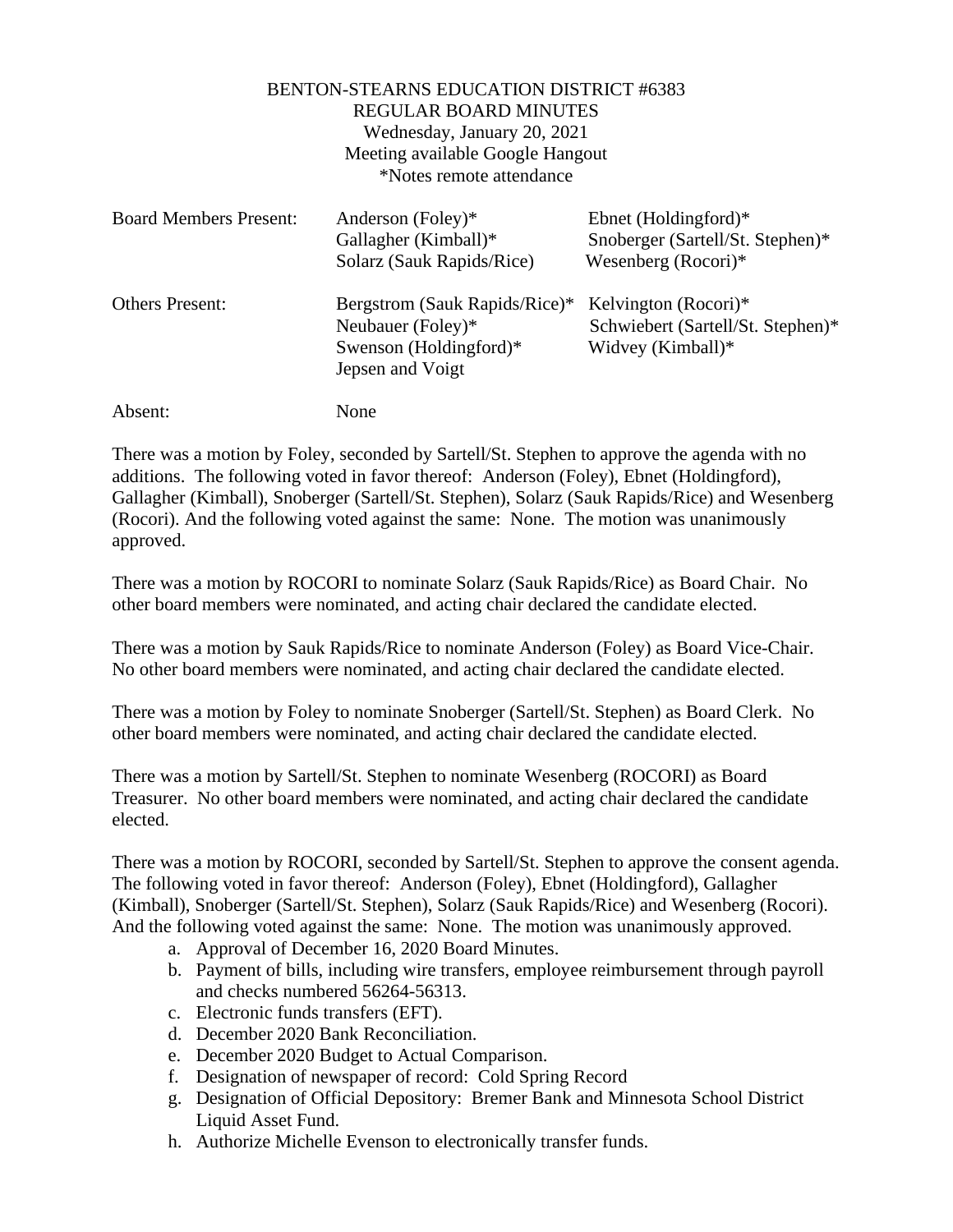- i. Authorize the Business Office to pay invoices twice a month if the expenditures are within the approved budget guidelines.
- j. Authorize Official Signatures.
- k. Authorize Executive Director, Board Chair and Business Manager to contact legal on behalf of the education district.
- l. Set meeting dates for 2021.
- m. Approval of the Board Member Compensation for 2021: compensation is set at \$100 per meetings up to 4 hours, \$150 per meeting over 4 up to 6 hours and \$200 for meetings over 6 hours.
- n. Acceptance of donation from Kwik Trip
- o. Approval of leave, Chantelle Mrosla, Paraprofessional Pioneers, effective 1/11/21 to 2/12/2021.
- p. Approval of leave, Rashid Myles, Paraprofessional Pioneers, effective 1/18/21 to 1/22/21,
- q. Approval of leave, Leo Pusateri, School Psychologist, effective 1/6/21 to 2/3/2021

Board membership for 2021 Personnel/Negotiation Committee will be: Solarz (Sauk Rapids/Rice), Gallagher (Kimball), Ebnet (Holdingford) and Superintendent representative Neubauer (Foley). Board membership for Meet & Confer Committee will be: Wesenberg (ROCORI), Snoberger (Sartell/St. Stephen) and Superintendent representative Swenson (Holdingford).

Ken Kraemer led a facility maintenance discussion on the 5 Year Capital Plan with a focus on updating parking lots and the windows replacement at Voyagers.

A summary of the 2019-2020 Tuition Billing Revenues for Benton Stearns Education District was shared with the board.

There was a motion by ROCORI, seconded by Sartell/St. Stephen to approve the distribution of the 2019-2020 BSED General Education Rebate amount of \$554,223 to the member districts. The following voted in favor thereof: Anderson (Foley), Ebnet (Holdingford), Gallagher (Kimball), Snoberger (Sartell/St. Stephen), Solarz (Sauk Rapids/Rice) and Wesenberg (Rocori). And the following voted against the same: None. The motion was unanimously approved.

Sue Currens provided an overview of the Early Intervention Program.

Executive Director and Assistant Director Updates

- a. District highlight-Sartell/St. Stephen Unified PE
- b. Return to Learning updated Benton-Stearns Programs
- c. MASE Legislative Platform
- d. Preliminary 2020 Child Count
- e. December 2020 Enrollment Report

There was a motion by Foley, seconded by Sartell/St. Stephen to adjourn the regular board meeting at 4:26 p.m. The following voted in favor thereof: Anderson (Foley), Ebnet (Holdingford), Gallagher (Kimball), Snoberger (Sartell/St. Stephen), Solarz (Sauk Rapids/Rice),and Wesenberg (Rocori). And the following voted against the same: None. The motion was unanimously approved.